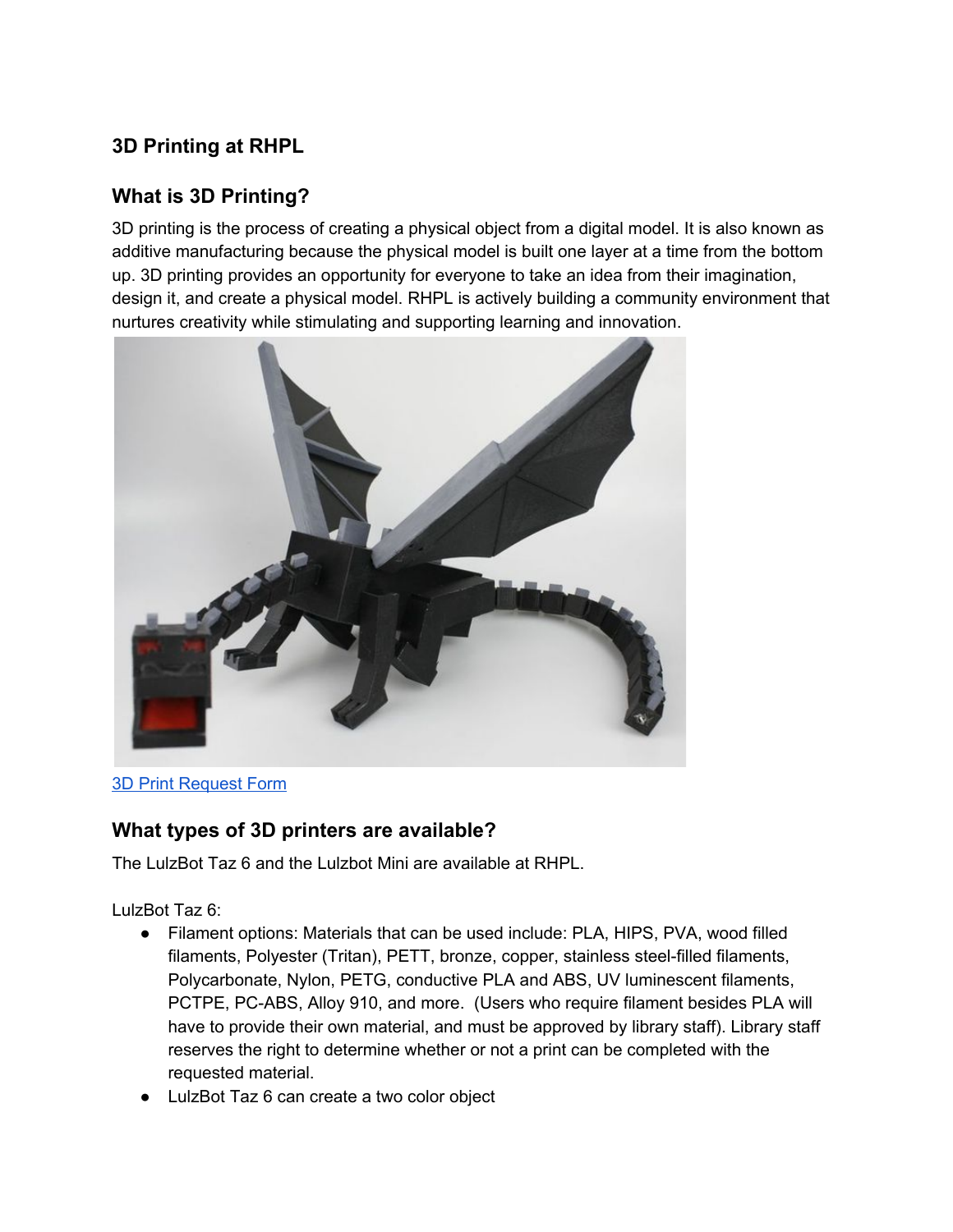- one example of a two color object that we have successfully printed: <https://www.thingiverse.com/thing:62536>
- Maximum print size (inches): 11 in x 11 in x 9.8

#### LulzBot Mini:

- ABS, PLA, HIPS, PVA, wood filled filaments, Polyester (Tritan), PETT, bronze and copper filled filaments, Polycarbonate, Nylon, PETG, conductive PLA and ABS, UV luminescent filaments, PCTPE, PC-ABS, Alloy 910. (Users who require filament besides PLA will have to provide their own material, and must be approved by library staff). Library staff reserves the right to determine whether or not a print can be completed with the requested material.
- Maximum print size (inches): 6 in  $x$  6 in  $x$  6.2
- LulzBot Mini can print in one color

#### **What software is available to create 3D models?**

We recommen[d](https://www.tinkercad.com/) the free, browser-based program called [Tinkercad](https://www.tinkercad.com/) for beginners. Other free programs ar[e](https://www.blender.org/) [Blender](https://www.blender.org/) and [Sketchup](http://www.sketchup.com/). Designs can also be downloaded fro[m](https://www.thingiverse.com/) [Thingiverse,](https://www.thingiverse.com/) a design community for sharing 3D printable objects.

#### **FAQs about printing your design:**

To print an object, provide us with your .stl file on a flash drive. Files can be no larger than 250 MB. We will download your file to our computer and return the flash drive to you. All submitted prints must adhere to RHPL's 3D Printer Acceptable Use Policy. (Link to our policy)

3D printing pricing is based on the weight of the object in grams at a cost of 20 cents per gram. Users will also incur a fee of 50 cents per hour beginning at 4 hours. Library staff will calculate total fees prior to printing.

Our printers print in layers, from the bottom up, and each layer must be supported by something beneath it. If part of a model has nothing beneath it, like the wings of an airplane, the printer has to print supports beneath that part. Brims are used to stabilize small parts or isolated sections of the model that need help staying connected to the print bed. A raft is a horizontal latticework located underneath your print to help stabilize models with small footprints if you need a stronger foundation than can be provided by a brim. (Prior to printing, staff will review the print job with the customer to show them how the printer is interpreting their file—this includes pointing out potential problems and where supports or brims may be necessary.)

Library staff are not responsible for removing any supports, brims, or rafts. Staff can direct you to resources on how to remove supports and finish your printed model.

Printing will be first-come, first-served. Your file will be placed in the queue in the order it was received. Printing time varies based on the size of the object. Small objects can take less than an hour, while large projects can take five or more hours. We do retain the right to reorder the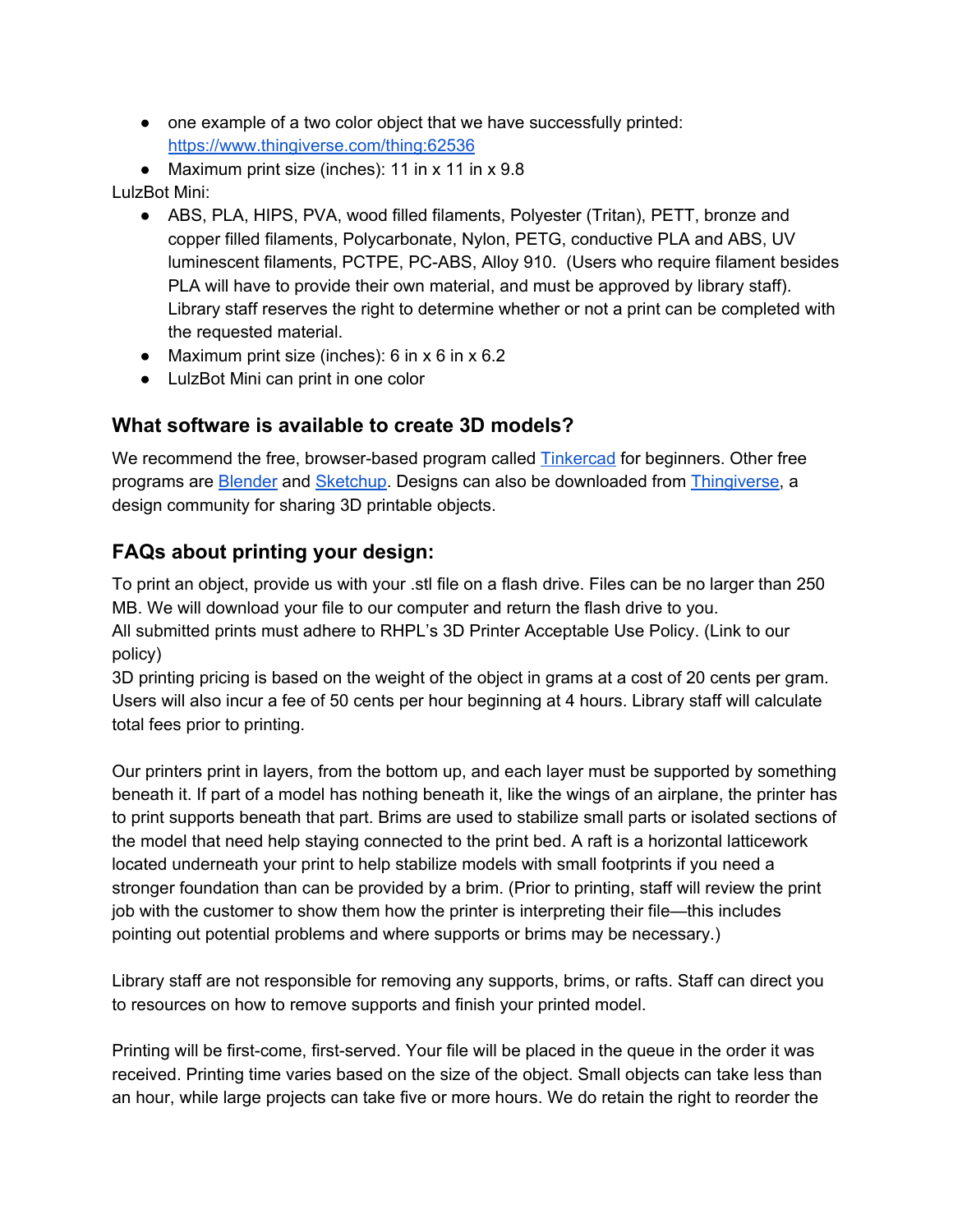queue based on printing times and staff availability. Library staff will print your file and notify you when it is ready to be picked up and paid for. If the item is not picked up within two weeks, the object will become the property of the library.

RHPL staff can direct customers to online resources, however, we will not be assisting in the design of customer models. Staff will not modify or change models once submitted. If you decide that you want to increase/decrease the size of your model once seeing it in the printer software, you will need to re-work the object in the software used to create the object.

## **Print Time**

Print times can vary depending on the size or complexity of your print. We ask that you try to keep your print times to less than 10 hours. This way we can complete the print job during our regular hours.

## **Misprints**

We are defining a misprint as a bad print that is the fault of the machine, a power outage, etc. We will re-print these at no charge. Otherwise, if the printer did complete the print as designed, you will be charged for the print.

If you have created your own object file, you will be responsible for the cost of the print regardless of the success of the print. This includes files that have been downloaded and modified and prototype objects that require multiple prints until the design is perfected.

# **Weighing Objects**

The software that is used to create the print file for the printer will provide an estimate of the final weight of the object in grams. This weight includes any supports necessary to print the object. We will provide you with the estimate prior to printing.

# **What type of filament should I use?**

For general applications you should use the PLA (Poly Lactic Acid) filament. For items that may require greater strength or may be subjected to higher temperatures (the inside of a car or dishwasher), use the HIPS (High Impact Polystyrene) or ABS (Acrylonitrile Butadiene Styrene) filament.

We recommend that if any of your printed items will come into direct contact with food, use plastic wrap or aluminum foil as a barrier between food and the plastic. While PLA filament is listed as safe for direct contact with food, it is still fairly porous and fully cleaning/disinfecting the item can be difficult.

# **Filament Colors**

You do have the option to select the color used for your print. We do have a limited number of colors and, due to cost, cannot purchase filament colors for specific print jobs.